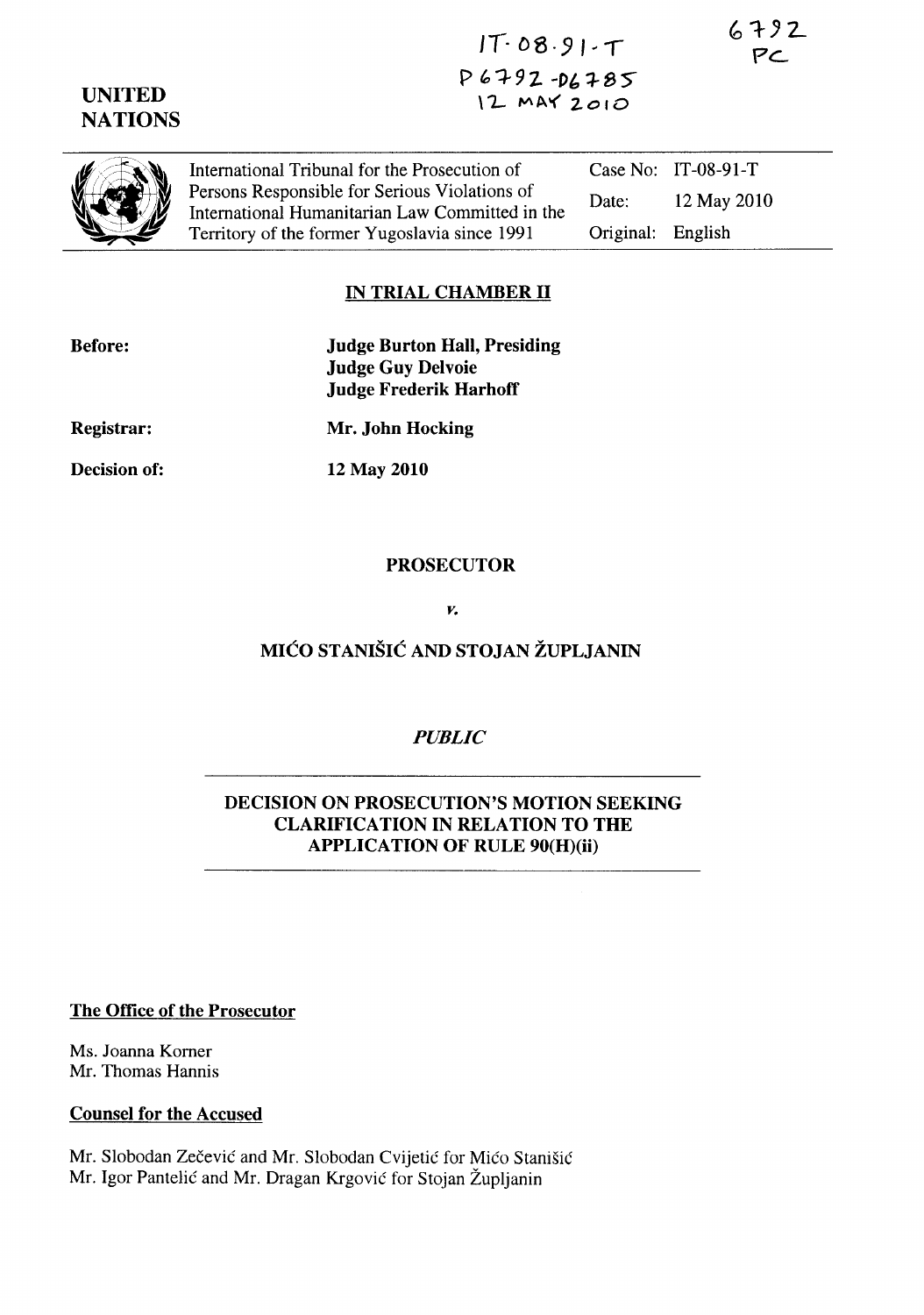1. The Trial Chamber II ("Trial Chamber") of the International Tribunal for the Prosecution of Persons Responsible for Serious Violations of International Humanitarian Law Committed in the Territory of the former Yugoslavia since 1991 ("Tribunal") is seised of "Prosecution's motion seeking clarification in relation to the application of Rule 90(H)(ii)", filed on 5 February 2010 ("Motion"), whereby the Prosecution requests the Trial Chamber to:

- a. clarify the application of Rule 90(H)(ii) of the Rules of Procedure and Evidence of the Tribunal ("Rules") in the present proceedings;
- b. rule that it can direct the cross-examining party to put its case to a witness when it is apparent that the nature of the party's case is in contradiction with the evidence of the witness; and
- c. specify the consequences of a breach of the obligation set out in Rule  $90(H)(ii)$ .<sup>1</sup>

2. The Defence for Mico Stanišic ("Stanišic Defence") and the Defence of Stojan Župljanin ("Zupljanin Defence" and together, "Defence") responded on 18 February 2010 ("Stanisic Response" and "Župljanin Response", respectively).<sup>2</sup> The Župljanin Defence adopts the arguments of the Stanisic Defence, which in turn adopts the arguments of the Župljanin Defence.<sup>3</sup> Both independently argue that the Trial Chamber should deny the Motion.<sup>4</sup> The Župljanin Defence alternatively requests that any clarification on the application of Rule 90(H)(ii) provided be based on submissions in its response.<sup>5</sup>

### **I. SUBMISSIONS**

#### A. **Prosecution**

3. The Prosecution submits that the Motion is filed "as a consequence of the Trial Chamber's oral rulings of 1 February 2010 during the testimony of [Vitomir Zepinic] with regard to the obligation of a cross-examining party to put to a witness the nature of its case that is in contradiction to the evidence given by the witness" ("First Oral Ruling").<sup>6</sup> It submits that the "issues relating to the Defence's obligations arising from Rule 90(H)(ii) emerged on two occasions"

 $<sup>1</sup>$  Motion, paras 20, 24.</sup>

<sup>&</sup>lt;sup>2</sup> Response by Mr. Stanišic to Prosecution's motion seeking clarification in relation to the application of Rule 90(H)(ii), 18 Feb 2010; Zupljanin Response to Prosecution's motion seeking clarification in relation to the application of Rule 90(H)(ii), 18 Feb 2010.

<sup>&</sup>lt;sup>3</sup> Stanišić Response, para. 2; Župljanin Response, para. 6.

<sup>4</sup> Stanisic Response, para. 10.

S Zupljanin Response, para. 18.

<sup>6</sup> Motion, para. 1, citing Vitomir Zepinic, 1 Feb 2010, T. 5963-5968.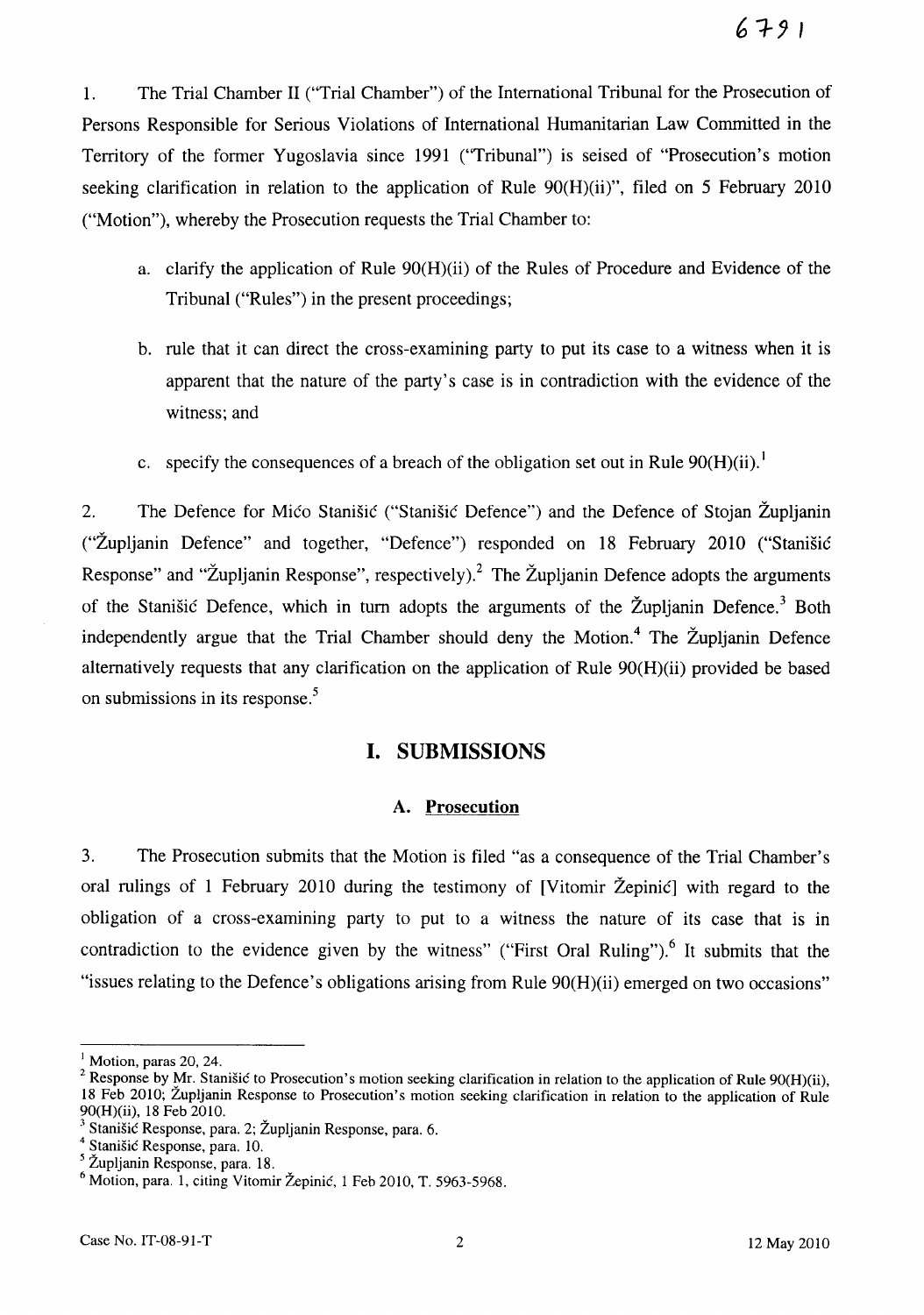during the testimony of Vitomir Žepinić.<sup>7</sup> In the first instance, the Prosecution claims that "the Zupljanin Defence failed to put to the witness its position that the witness incorrectly identified the voice of Zupljanin on the recording of an intercepted telephone call". The Prosecution "objected on the grounds that the Defence ought to put its case to the witness" and merely stating that the Defence "contest all the intercepted conversations" was not sufficient ("First Objection").<sup>8</sup>

4. In the second instance, the Prosecution submits that the Stanisic Defence "failed to put to [Vitomir Žepinić] that the Defence disputes the witness' testimony that during the course of a meeting in April 1992, Stanisic pointed a gun at the witness and accused him of 'undermining the concept on which the parties had agreed about the splitting of the MUP and the splitting of the special unit'."<sup>9</sup> The Prosecution objected, stating that if the Defence suggests "that a witness is mistaken or lying, then that must be put to the witness" ("Second Objection").  $10$ 

5. The Prosecution submits that in response to its objections, the Trial Chamber issued its First Oral Ruling, $<sup>11</sup>$  in view of which the Prosecution states that "further submissions are essential to</sup> clarify the consequences of a breach of the obligation under Rule  $90(H)(ii)$ ".<sup>12</sup> A clear ruling on this matter, the Prosecution avers, would promote judicial economy,<sup>13</sup> alert the parties of the possible sanctions of such failure and "spare the Prosecution from having to recall witnesses (or call additional witnesses) in order to rebut unforeseen challenges to their prior evidence".<sup>14</sup>

6. The Prosecution concedes that the "Defence need not explain the provenance of the contradictory evidence" or put every detail of the Defence's position to the witness. The Prosecution also states that the Defence "need not waste time putting their case to a witness where it is obvious in the circumstances of the case that the witness' version of events is being challenged."<sup>15</sup> However, it maintains that the two episodes from the Vitomir Žepinić crossexamination breach Rule  $90(H)(ii)$ .<sup>16</sup>

<sup>9</sup> Motion, para. 4.

 $<sup>7</sup>$  Motion, para. 3.</sup>

<sup>8</sup>*Id.,* T.5890.

<sup>&</sup>lt;sup>10</sup> Ibid., citing Vitomir Žepinić, 1 Feb 2010, T.5962.

<sup>11</sup>*Id.,* T.5968.

<sup>&</sup>lt;sup>12</sup> Motion, para. 5.

<sup>&</sup>lt;sup>13</sup> Ibid., citing *Prosecutor v. Brdanin & Talić*, Case No. IT-99-36-T, Decision on motion to declare Rule 90(H)(ii) void to the extent that it is in violation of Article 21 of the Statute of the International Tribunal by the Accused Radoslav Brdanin and on "Rule 90(H)(ii) submissions" by the Accused Momir Talic, 22 Mar 2002 *("Brdanin* Decision") , para. 20.

<sup>14</sup>*Ibid.* 

<sup>15</sup>*Ibid,* citing *Prosecutor v. Karera,* Case No. ICTR-01-74-A, Judgement, 2 Feb 2009 *("Karera* Appeal Judgement"), para. 26.  $^{16}$  Motion, para. 21.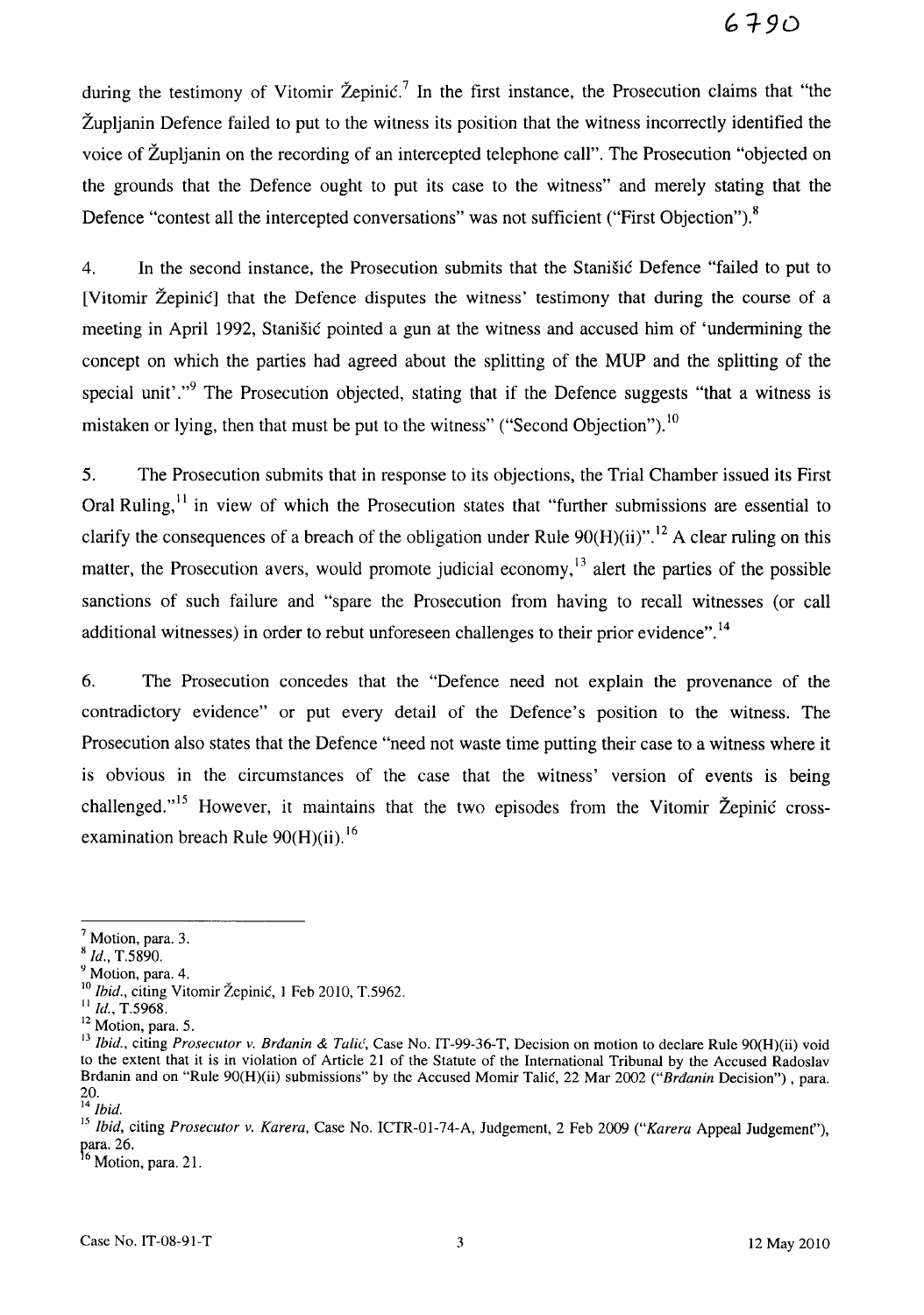7. The Prosecution proposes two possible remedies, from prior trials of this Tribunal.<sup>17</sup> One remedy would require the Trial Chamber to make an affirmative finding of failure, and based on factors such as the impact of the failure on the proper conduct of trial and the importance of the evidence, allow the Prosecution "to recall the witness to be examined on the issues that were not adequately put to the witness in cross-examination.<sup> $,18$ </sup> The other remedy is for the party failing to comply with its duty under the Rule to be potentially precluded from adducing contradictory evidence.<sup>19</sup> According to the Prosecution, these consequences make it "manifestly clear that a Trial Chamber can invite the cross-examining party to put its case to the witness in circumstances where the challenge is oblique." $^{20}$ 

#### **B. Stanisic Defence**

8. The Stanisic Defence counters that there was no breach of Rule 90(H)(ii) with respect to the First Objection since the "matter was fully ventilated in court".<sup>21</sup> It submits that the Trial Chamber "correctly found that an Accused cannot be compelled to say whether his voice can be heard on an intercept since this would be contrary to the presumption of innocence, the right to remain silent and not be compelled to testify against himself. $^{22}$ 

9. Conceding that it had "good faith basis to confront the witness" in relation to the Second Objection, the Stanisic Defence submits that "Mr. StaniSic should not be punished or limited in his ability to present a full and complete defence as a result of any failure or error on the part of his counsel to fulfil their obligation to him in this particular instance under Rule 90(H)(ii), as the Prosecution requests".<sup>23</sup>

10. The Stanisic Defence endorses the Trial Chamber's view that "it would be premature for it to make any determinations or to comment on the evidence at this stage of the proceedings.<sup> $24$ </sup> It adds that the Trial Chamber "will only be in a position to make determinations on the weight, credibility and probative value of the evidence, when all the evidence presented by the Prosecution and the Defence in relation to these matters has been heard."<sup>25</sup>

<sup>&</sup>lt;sup>17</sup> Motion, paras 16-18.

<sup>&</sup>lt;sup>18</sup> Motion, para. 16, citing *Prosecutor v. Strugar*, Case No. IT-01-42-T, T. 8065.

<sup>&</sup>lt;sup>19</sup> Motion, para. 17, citing *Prosecutor v. Popović et. al.*, Case No. IT-05-88-T, Order setting forth guidelines for the procedure under Rule 90(H)(ii), 6 Mar 2007 *("Popović Guidelines"*).

Motion, para. 18.

<sup>&</sup>lt;sup>21</sup> Stanišić Response, para. 3.

*<sup>22</sup> Id.,* para. 4.

<sup>23</sup>*Id.,* para. 8.

*<sup>24</sup> Id.,* para. 9, citing Vitomir Zepinic, 1 Feb 2010, T. 5961-5962. 25 *Id.,* para. 9.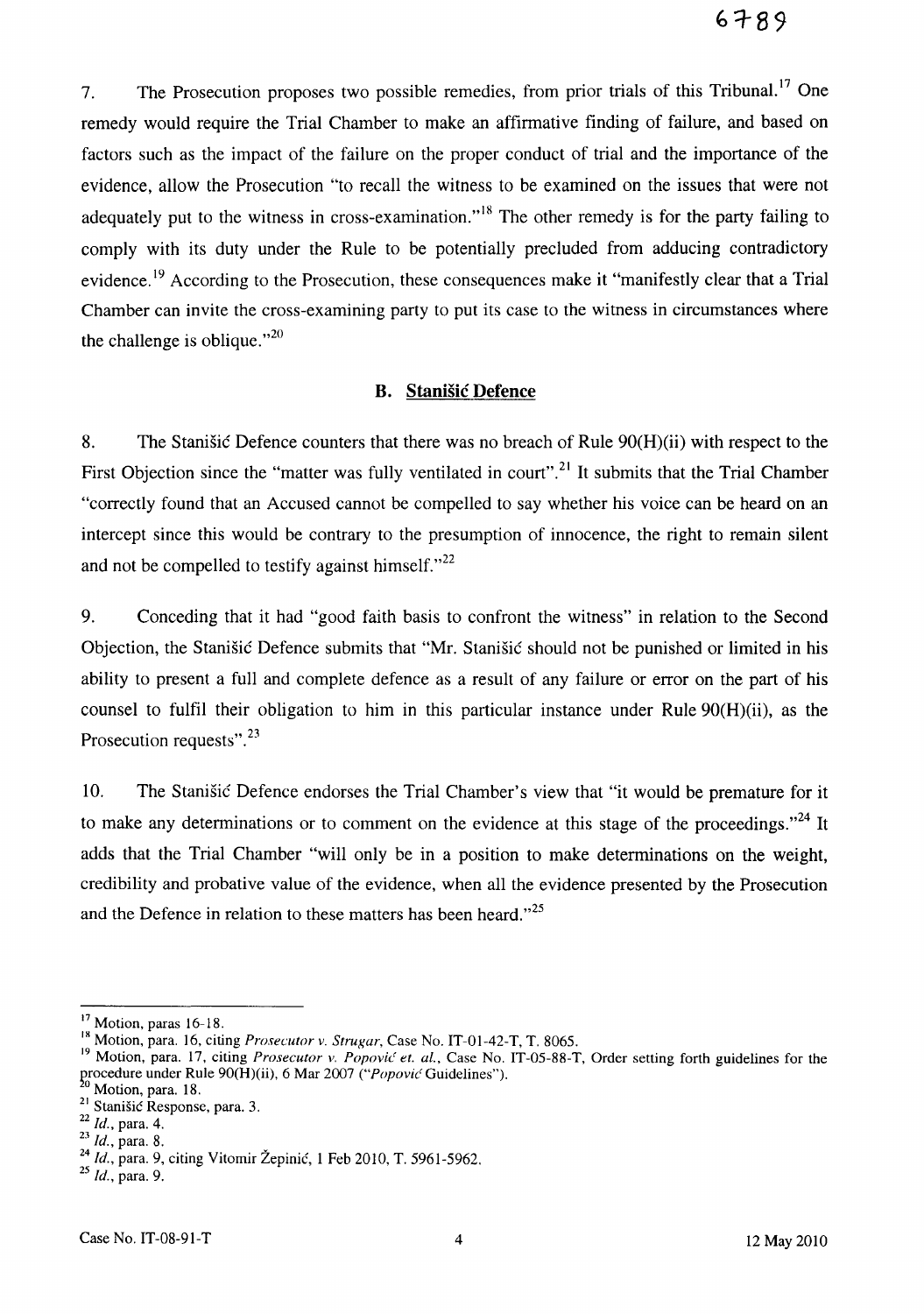# C. Zuplianin Defence

11. The Zupljanin Defence responds, as to the First Instance, that the "counsel clarified that all intercepted conversations are contested", following which the Trial Chamber ruled that it could not require the Defence to answer the question as put by the Prosecution.<sup>26</sup> It further submits that it is unnecessary, and perhaps even improper, for the Trial Chamber to issue a clarification or further guidance on the application of Rule  $90(H)(ii)$ .<sup>27</sup> The Župljanin Defence submits that the existing Guideline 20 provides sufficient guidance and the Trial Chamber can address issues such as these in the course of the trial on a case-by-case basis. $^{28}$ 

12. The Zupljanin Defence submits that specifying consequences of the breach of the obligation under Rule 90(H)(ii) "would be in direct contradiction [of] decisions by other Trial Chambers on this same issue" since "at least two Trial Chambers have, very properly, declined to answer this same question in past cases." $^{29}$ 

13. In the alternative, if the Trial Chamber were to find it appropriate to grant the relief requested, the Župljanin Defence submits that Rule  $90(H)(ii)$  must be applied with flexibility in complex trials such as the present one.<sup>30</sup> According to the Župljanin Defence, a flexible approach would not require obvious challenges to be put to witnesses.<sup>31</sup> The  $\check{Z}$ upljanin Defence submits that of the two consequences proposed by the Prosecution, "the only proper consequence of a failure to comply with Rule 90(H)(ii) is for any such failure to affect the weight that can be given to the individual piece of evidence when it is ultimately being evaluated by the Chamber".<sup>32</sup>

# 11. APPLICABLE LAW AND DISCUSSION

## A. Prior application of Rule 90(H)(ii) by the Trial Chamber

14. The Trial Chamber recalls that it pronounced orally on the application of Rule 90(H)(ii) on two occasions, on 1 February 2010 ("First Oral Ruling") and on 25 March 2010 ("Second Oral Ruling"). $33$ 

 $^{26}$  Zupljanin Response, paras 3, 14, citing Vitomir Zepinic, 1 Feb 2010, 5890-5898, 5902.

 $2^{27}$  Zupljanin Response, paras 7-8, 10.

<sup>28</sup> Zupljanin Response, para. 9. See also Revised procedural guidelines, 2 Oct 2009, para. 20.

<sup>29</sup> Zupljanin Response, paras 11-12, citing *Prosecutor v. Oric,* Case No. IT-03-68-T, Decision on partly confidential Defence motion regarding consequences of a party failing to put its case to witnesses pursuant to Rule 90(H)(ii), 17 Jan 2006 ("Oric Decision"), p. 2; *Brdanin Decision*,, para. 20.

<sup>30</sup> Zupljanin Response, para. 13, citing *Orit'* Decision, p. 2.

 $31 \times 10^{-10}$  Response, para. 14.

<sup>32</sup> Zupljanin Response, paras 16-17.

<sup>33</sup> STl74, 25 Mar 2010, T. 8219-8223; Vitomir Zepinic, 1 Feb 2010, T. 5968-5970.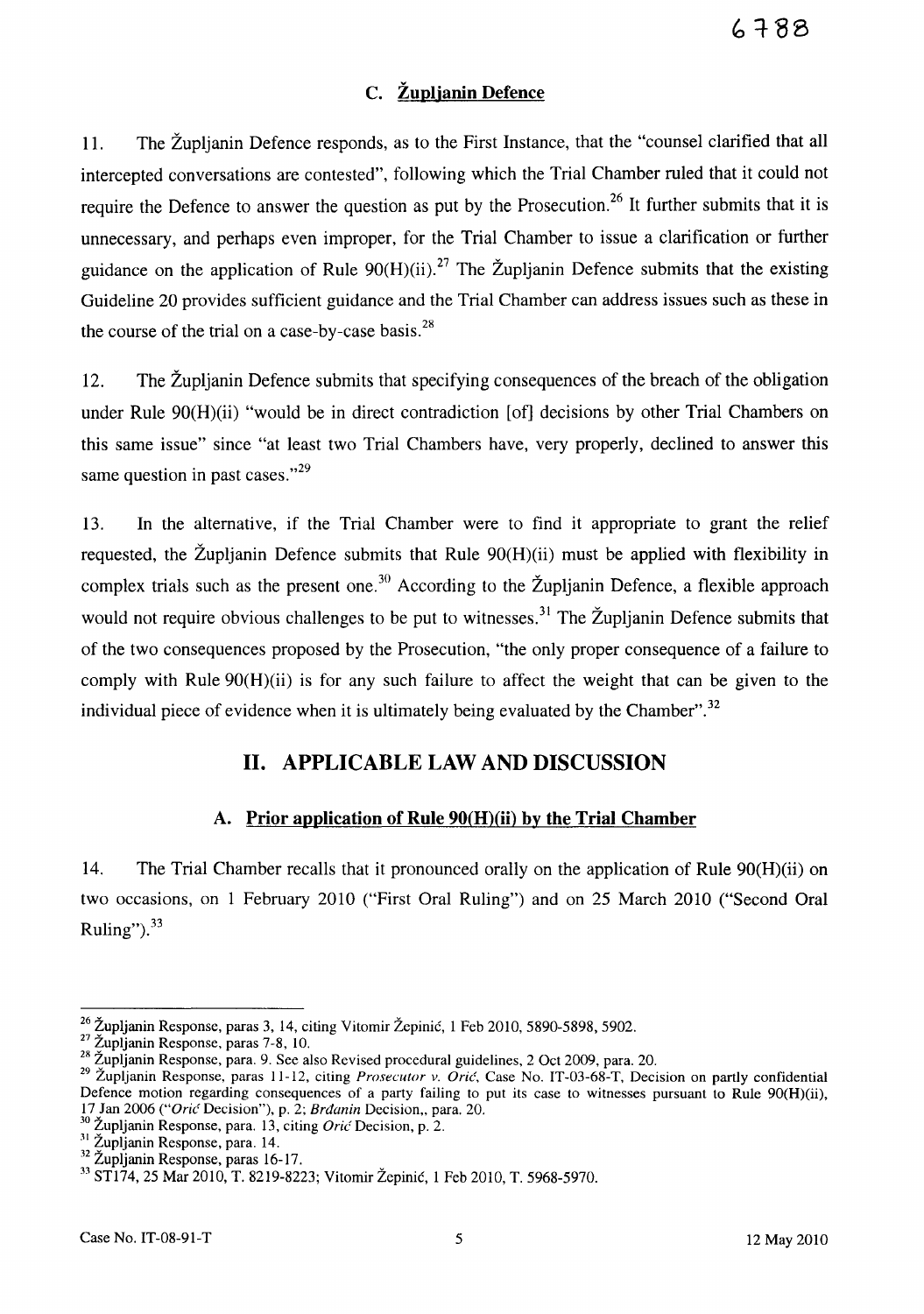15. In the First Oral Ruling, addressing the First Objection and Second Objection, the Trial Chamber stated that it would have expected the Defence to address the matter with the witness "in their opportunity to cross-examine".<sup>34</sup> But, having failed to do so, Defence could not then be required by the Trial Chamber "before they close their cross-examination to challenge the witnesses on these two items". It added that:

notwithstanding the clear obligation that the Defence has in the course of cross-examination to put [its] case, if it chooses to leave something there, then [ ... ] the procedural advantage seems to be clearly in favour of the Prosecution."

It went on to rule that:

[having] taken the opportunity to refamiliarize ourselves with the reasoning of the Trial Chamber in the Brdjanin decision to which counsel for the Prosecution helpfully drew our attention, we respectively adopt in its entirety the reasoning as stated in that case, and as applied to the instant case, we repeat the decision that we gave earlier, and are of the view that there is – that this -- the two issues to which Ms. Komer has drawn our attention do not require the Chamber to make any ruling as to how the Defence should approach those issues.<sup>3</sup>

16. In the Second Oral Ruling, the Trial Chamber indicated that in its view:

for whatever tactical or strategic reasons, the Defence chooses not to explore a avenue which it is obvious is fundamental to the case of the Prosecution, it is a decision which is theirs in the conducts of the case, of their case. And at the end of the day, the decision, of course, is that of the Trial Chamber's. As it always is [...] there are consequences, in other words, to whatever decision the Defence chooses to take. But the decision is theirs and is not for the Trial Chamber to tell them how to conduct their case. $3^7$ 

#### B. Discussion **on Rule** 90(H)(ii)

17. In order to fulfil the requirements of Rule 90(H)(ii), it is sufficient that the cross-examining party put the nature of its case to the witness, meaning the general substance of its case conflicting with the evidence of the witness, chiefly to protect the witness against any confusion.<sup>38</sup> There is no need for the cross-examining party to explain every detail of the contradictory evidence, and the Rule allows for some flexibility depending on the circumstances of the trial.<sup>39</sup> In particular, if it is obvious in the circumstances of the case that the version of the witness is being challenged, there is no need for the cross-examining party to waste time putting its case to the witness.<sup>40</sup> It is a corollary

<sup>&</sup>lt;sup>34</sup> Vitomir Žepinić, 1 Feb 2010, T. 5966.

<sup>35</sup> Vitomir Zepinic, 1 Feb 2010, T. 5962,5966-5967.

<sup>]6</sup> Vitomir Zepinic, 1 Feb 2010, T. 5968.

<sup>37</sup>STl74, 25 Mar 2010, T. 8219-8223.

<sup>&</sup>lt;sup>38</sup> Prosecutor v. Krajišnik, Case No. IT-00-39-A, Appeal Judgement, 17 Mar 2009 ("Krajišnik Appeal Judgement"), para. 368; Karera Appeal Judgement, para. 25; Oric Decision, pp 1-2; Popovic Guidelines, para. 2; Brdanin Decision, paras 13, 17.

Krajišnik Appeal, para. 368; Karera Appeal Judgement, para. 26; Brđanin Decision, para. 14; Orić Decision, pp 1-2; Popović Guidelines, para. 2.

<sup>&</sup>lt;sup>40</sup> Krajišnik Appeal Judgement, para. 368, citing Browne v. Dunn, (1893) 6 R. 1894, 67, p. 71.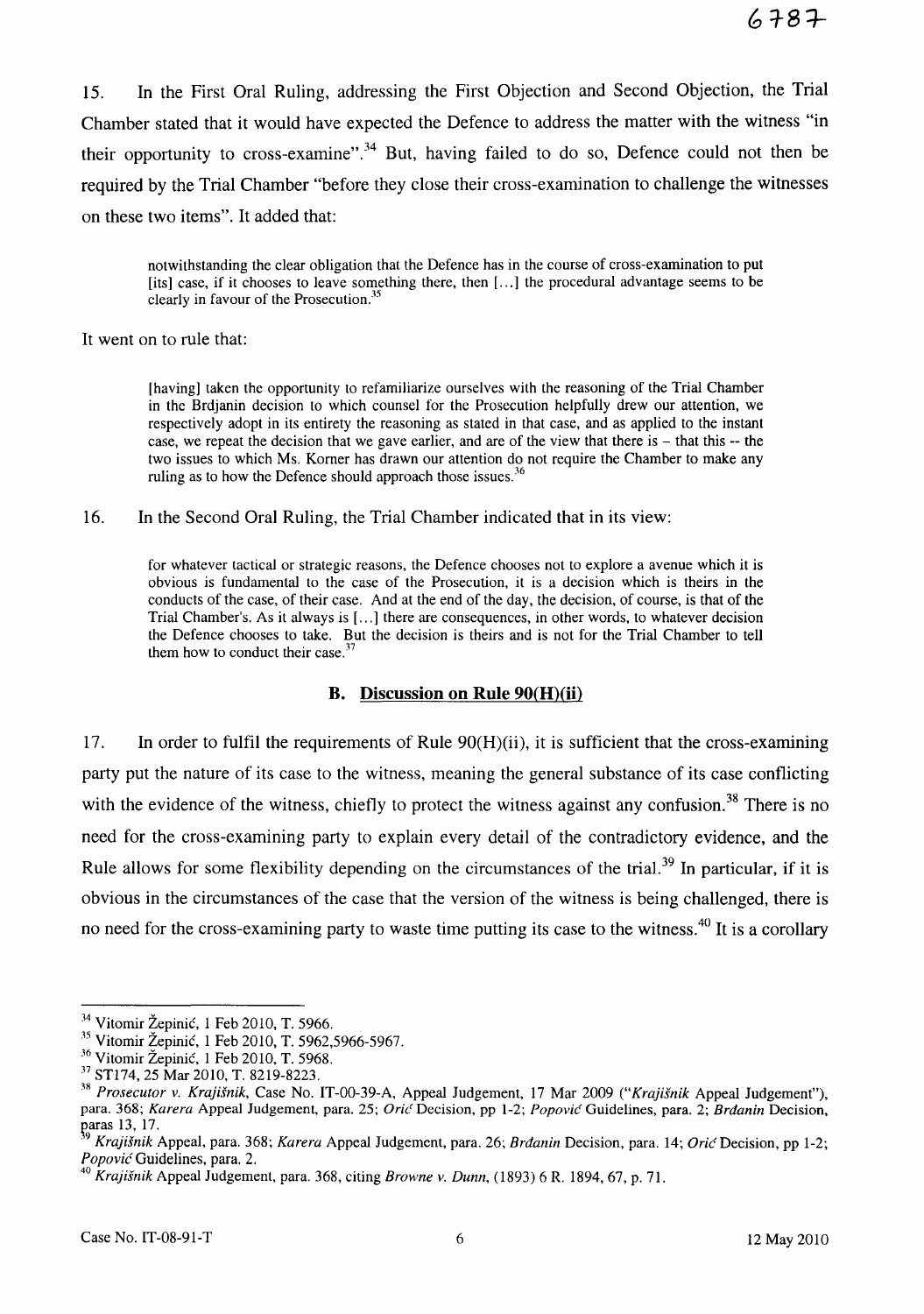of the Rule that where a contradiction is put to a witness, the cross-examining party will later adduce the supporting contradictory evidence at trial, if it is not already before the Trial Chamber.<sup>41</sup>

18. According to the circumstances of the case, such as complexity or scope of the indictment, the facts and circumstances at hand, the Trial Chamber will adopt a flex bile approach allowing the Defence latitude in presenting evidence during the defence case that goes against particular aspects of a Prosecution witness's testimony, which it overlooked in its cross-examination.<sup>42</sup> This flexibility should not function to derogate from what Rule 90(H)(ii) seeks to secure and it must be ensured that either party knows *in a timely manner* what is being contested and what is not.<sup>43</sup> The Trial Chamber recalls that "[p]arties may make any argument as to the weight the Chamber should ascribe to the evidence in their final trial briefs and closing arguments."<sup>44</sup>

19. This understanding and application of the Rule, contrary to the assertion made by the Stanišić Defence, does not violate the rights of the Accused as protected by Article 21 of the Statute "since the purpose of Rule  $90(H)(ii)$  is to control the procedure for presenting evidence.<sup>45</sup> It is comparable, in spirit, to Rules 65 *ter(F)* and 67(A)(ii), which mandate that the Defence contribute to the success of a fair trial and participate positively at all stages of the proceedings.<sup>46</sup>

#### C. Consequences of a breach of Rule  $90(H)(ii)$

20. The Trial Chamber does not consider Rule 90(H)(ii) as requiring it to compel the Defence to present the nature of its case in contradiction of the evidence of Prosecution witnesses.<sup>47</sup> However, the Trial Chamber holds that there will be consequences to a decision by the Defence to not put the nature of its case when contradictory to the evidence of the witness on the stand.<sup>48</sup>

21. The Trial Chamber affirms that where evidence is later presented to contradict a Prosecution witness, the nature of which was not put to that witness, it "will evaluate the circumstances and decide on a case-by-case basis" what weight should be attached to such evidence<sup>49</sup> and will take into account the fact that the Prosecution witness was not given the opportunity to comment on the

<sup>41</sup>*Popovic* Guidelines, para. 4.

<sup>42</sup>*Oric* Decision, pp 1-2; *Prosecutor v. Martic,* Case No. IT-95-11-T, Revised version of the decision adopting guidelines on the standards governing the presentation of evidence and the conduct of counsel in court, 19 May 2006, para. 10.

Brdanin Decision, para. 20.

*<sup>44</sup> Prosecutor v. Milutinovic' et al.,* IT-05-S7-T, Decision on Lukic Defence motions for admission of documents from bar table, 11 June 200S, para. 77.

<sup>45</sup>*Prosecutor v. Brdanin,* Case No. IT-99-36-AR73.7, Decision on interlocutory appeal against a decision of the Trial Chamber, as of right, 6 Jun 2002 *("Brdanin* Appeal Decision"), p. 4. *46 Ibid.* 

<sup>47</sup> First Oral Ruling.

<sup>48</sup>*Ibid.* 

*<sup>49</sup> Brdanin* Decision, para. 20.